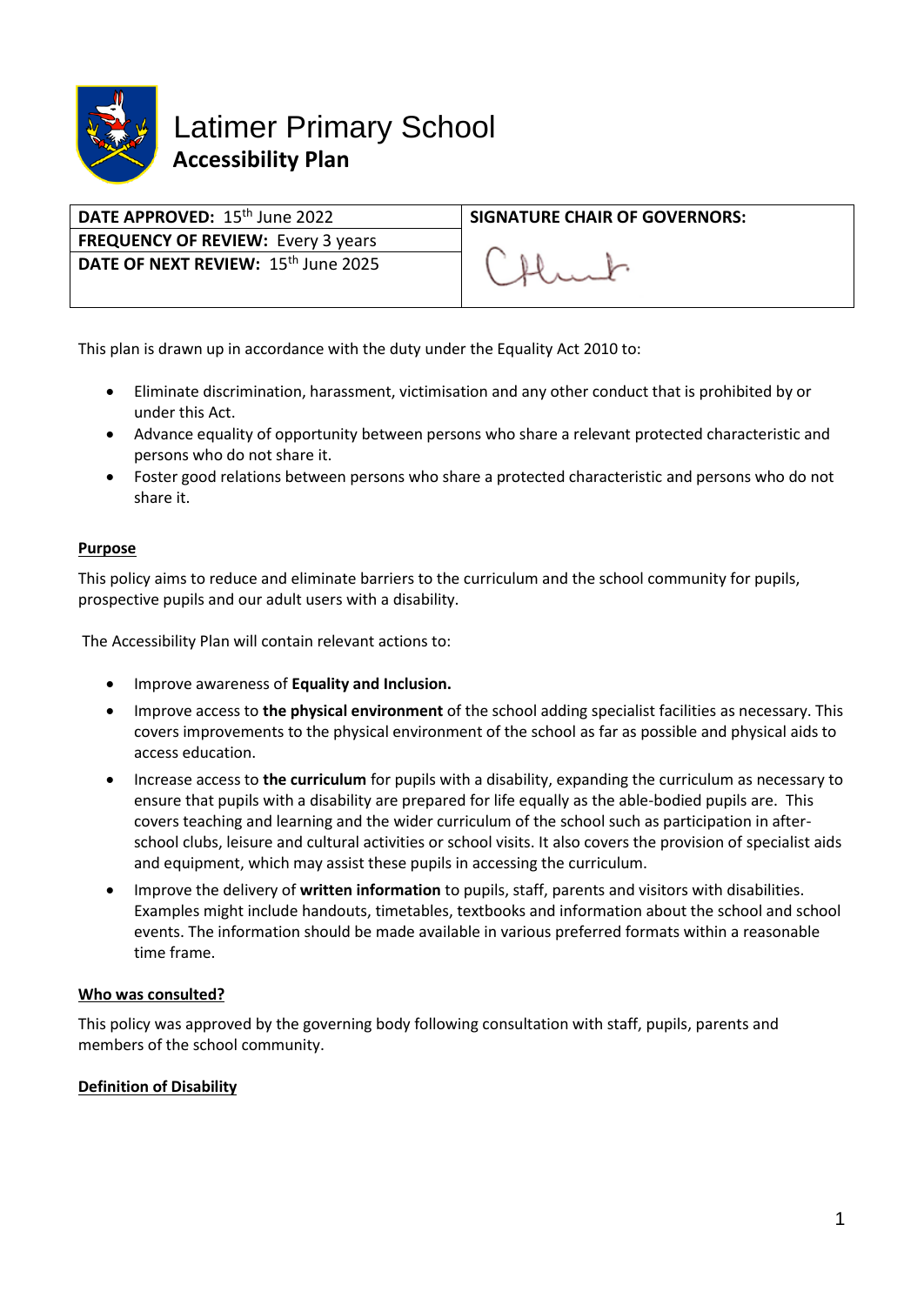You are disabled under the Equality Act 2010 if you have a physical or mental impairment that has a 'substantial' and 'long-term' negative effect on your ability to do normal daily activities.

What 'substantial' and 'long-term' mean:

- 'substantial' is more than minor or trivial e.g it takes much longer than it usually would to complete a daily task like getting dressed
- 'long-term' means 12 months or more eg a breathing condition that develops as a result of a lung infection.

## **Roles and responsibilities of the Head Teacher, other staff, governors**

The **Head Teacher** will ensure that:

The school's aims and Equality Policy and the operation of the school's SEN policy are in compliance with the Equalities act 2010.

The school meets its duty under the Equalities Act 2010.

- not to discriminate against disabled pupils in their admissions and exclusions, and provision of education and associated services
- not to treat disabled pupils less favourably
- to take reasonable steps to avoid putting disabled pupils at a substantial disadvantage
- to publish an Accessibility Plan.

All **staff** in performing their duties will be aware of their duties outlined in the Equality Act 2010.

When planning the curriculum staff should consider the accessibility of the school curriculum for children with disabilities. This includes the wider curriculum of the school such as participation in after-school clubs, leisure, cultural activities or school visits.

The **staff** and **Governors** should ensure that the school provides all pupils with a broad and balanced curriculum, differentiated and adjusted to meet the needs of individual pupils and their preferred learning styles; and endorses the key principles in the National Curriculum, which underpin the development of an inclusive curriculum.

This includes:

- setting suitable learning challenges
- responding to pupils' diverse learning needs
- overcoming potential barriers to learning and assessment for individuals and groups of pupils.

### **Context of the School**

Latimer Primary School is housed in five key areas (the 1890's block, the 1910 block, the 1960's block and the EYFS block and Year 6 block, which were installed in 2015 and 2019 respectively). The 1890's block and year 6 are separated from the rest of the school site by a public pathway and gates, which are locked during school hours.

The majority of buildings can be used flexibly to meet the needs of disabled pupils and staff; provision is negotiated when pupil or staff member specific needs are known. Buildings are on flat ground and accessible for wheelchair users with the exception of the 1910 block, which can be accessible via the Premises Officer entrance via a ramp. To overcome any building's restrictions the following adaptations are made: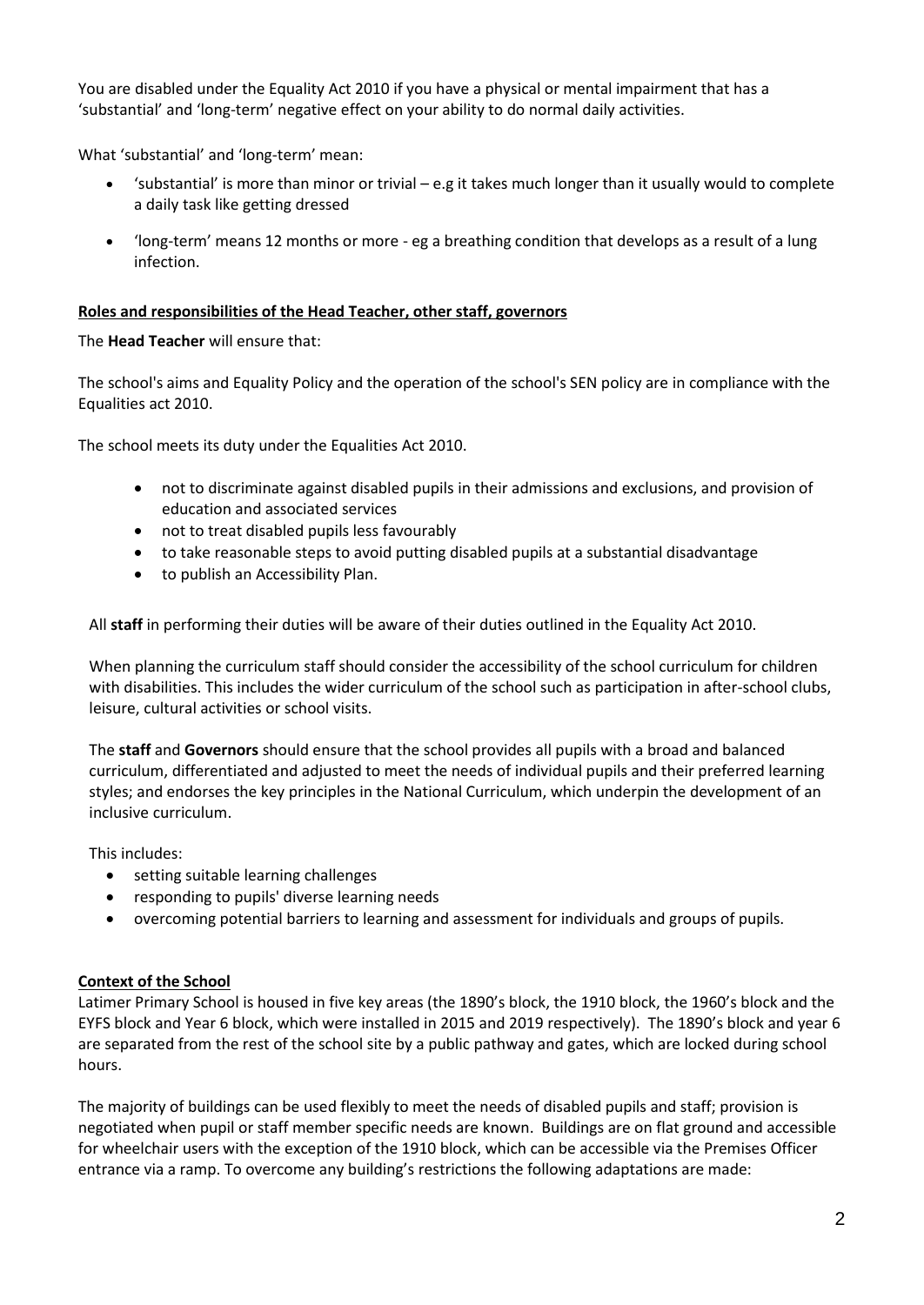- use of these classrooms can, as far as possible, be rotated to meet pupils' needs
- all public-access rooms, including front entrance and hall are on accessible via portable ramps
- portable ramps are available to enable access to areas with steps

There are currently no toilets in the 1890, 1910 and 1960 block which are suitable for wheelchair dependant pupils or staff. The new EYFS and Year 6 buildings have wheelchair accessible toilets.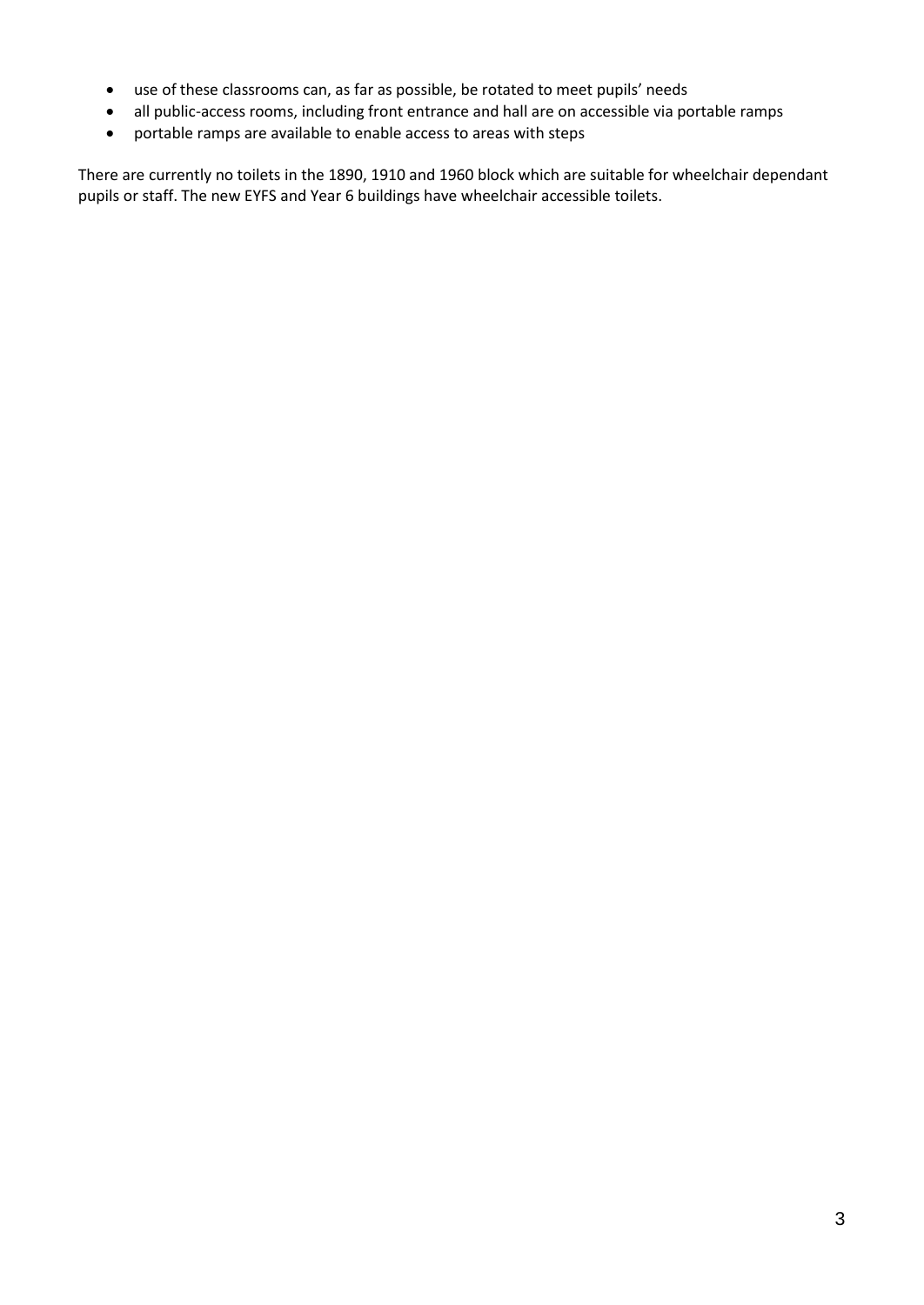# **Improving access to the physical environment of the school**

| Target                        | <b>Actions</b>                                               | Timescale   | Responsibility       | Success Criteria              |
|-------------------------------|--------------------------------------------------------------|-------------|----------------------|-------------------------------|
| To continue to ensure the     | When a child's needs are made known a risk assessment        | As required | SENCO                | Risk assessment in place      |
| school environment is         | to be conducted.                                             |             | <b>Head Teacher</b>  | for all pupils with           |
| accessible to pupil and staff |                                                              |             | Class                | disabilities.                 |
| physical needs as far as      |                                                              |             | <b>Teachers</b>      |                               |
| reasonably possible.          | Reasonable adjustments to the building be made to            |             | <b>School Office</b> | All staff and pupils feel     |
|                               | accommodate assessed needs.                                  |             |                      | confident their needs are     |
|                               |                                                              |             |                      | met.                          |
|                               |                                                              |             |                      |                               |
|                               | Consider access needs during recruitment procedure in        |             |                      | Access issues to not          |
|                               | line with recruitment procedures.                            |             |                      | influence recruitment and     |
|                               |                                                              |             |                      | retention of staff.           |
| Any changes to layout of      | Consider needs of pupils with disabilities/parents/staff     | As required | <b>Head Teacher</b>  | All children/staff/visitors   |
| school or building works      | and visitors when considering building design.               |             | Local                | have access to all buildings  |
| continue to consider the      |                                                              |             | Authority            | as far as possible.           |
| needs of those with           |                                                              |             |                      |                               |
| disabilities.                 |                                                              |             |                      |                               |
| Ensure all disabled           | Consider needs of pupils with disabilities when planning     | As required | <b>Head Teacher</b>  | All disabled pupils and       |
| pupils/staff/visitors can be  | emergency evacuation routes.                                 |             | <b>SENCO</b>         | staff can be evacuated        |
| evacuated safely.             |                                                              |             | Health and           | safely in the event of a fire |
|                               | Ensure all staff and visitors are aware of evacuation routes |             | Safety               | or other emergency            |
|                               | and their responsibilities                                   |             | Committee            | evacuation.                   |
|                               |                                                              |             |                      |                               |
|                               | Personal evacuation plans in place for those with            |             | Premises             |                               |
|                               | disabilities or medical needs                                |             | Officer              |                               |